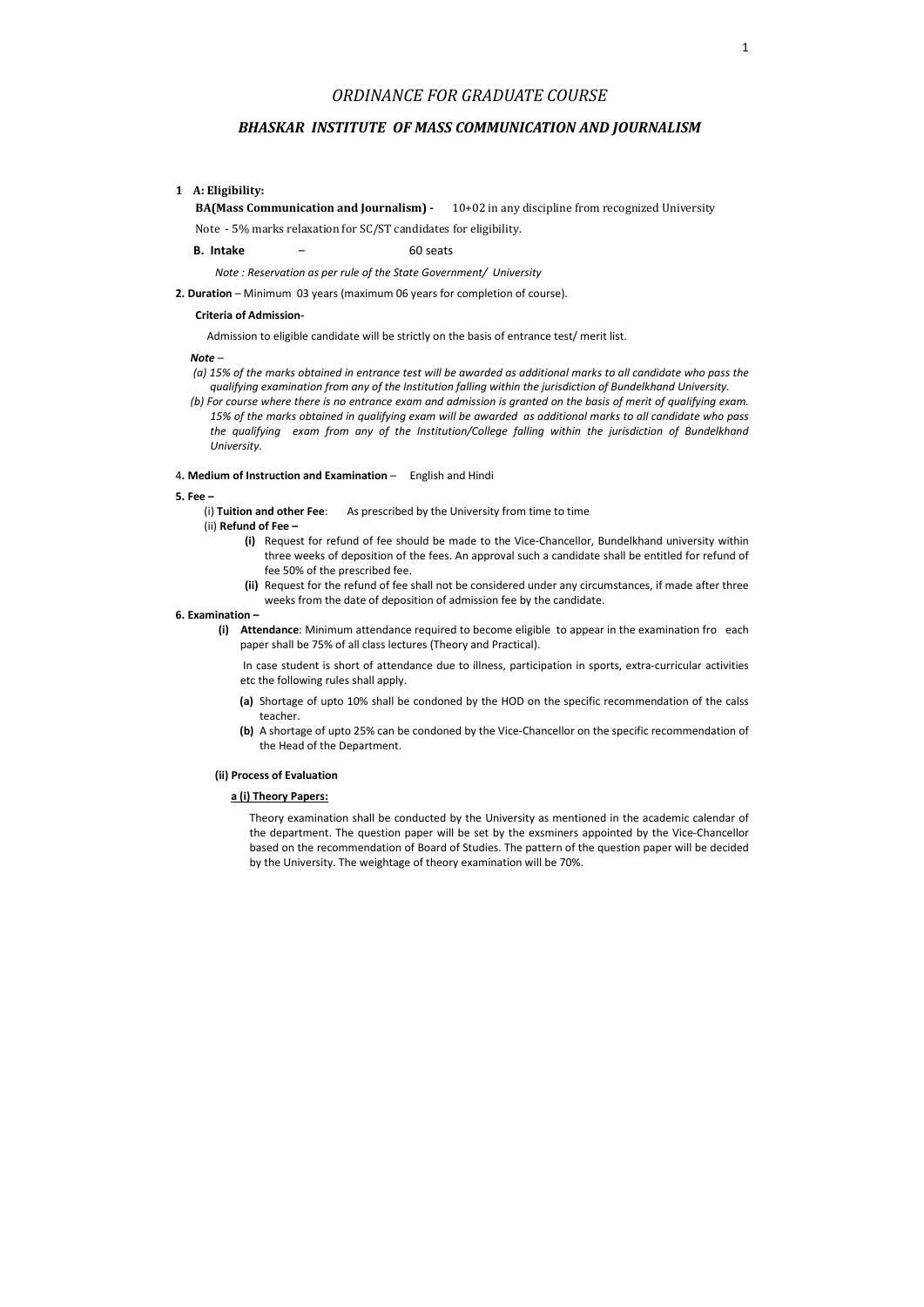#### a (ii) Sessional Examination

The subject teacher shall conduct sessional examinations in each theory paper. The questions will be objective / short answer type. The weightage of this examination will be 30%. Sessional are to be conducted by consulting faculties, round the session by the consent of HOD. Two sessionals of 15% marks of the total marks in each paper are to be conducted. If any student does not appear in the sessional examination before the commencement of the semester/ annual examination, he/ she would not normally be allowed to appear in the semester/ annual examination, except on payment of the penalty as per University Rules for sessional examination.

#### (b) Practical Examination

Practical examination will be conducted by the examiners appointed by the Vice-Chancellor on the recommendations of the Course Committee/ Board of Studies. Each student has to present the practical records.

#### (iii) Qualifying marks and promotion:

The minimum passing marks shall be 40% in the aggregate. The minimum pall marks 40% have to be obtained in theory, sessional and practical, individually. On the basis of percentage of total marks secured in the aggregate of all years of duration by a candidate, he/ she shall be awarded a division, as detailed below:

- (i) Third Division : 40% or more but less than 50%.
- (ii) Second Division : 50% or more but less than 60%.
- (iii) First Division : 60% or more but less than 75%
- (iv) First Division with Distinction : 75% or more.

A candidate can be provisionally promoted to the next semester if he/ she fulfils the following condition, but he/ she will have to clear paper as back paper as per rules given below:-

If he/she has obtained 40% marks in the aggregate but has failed to secure 40% marks individually in theory, sessional & practical.

#### (iv) Declaration of results and award of degree:

After completion of the evaluation process, result will be declared by the university. Candidates declared successful may get the provisional degree from the Registrar/ Vice- Chancellor of the University after on e week of result. Original degree will be conferred at the time of convocation to be held annually as decided by the Vice-Chancellor.

#### (v) Back-paper and improvement:

In case, a candidate is able to clear at least 50% papers in annual examination, he/she will be promoted to next year on the condition that he/she has to clear remaining 50% or less paper as back paper, which shall be conducted along with the scheduled exam of back paper for all University students. Such candidate will be given maximum two attempts to clear these back papers. The University may also hold a special back paper exam for all papers after the declaration of final year result.

A candidate may be allowed one chance to improve his/his division maximum up to two papers in next subsequent examination of that course.

The improvement of percentage will be allowed in every year.

#### (vi) Ex-Student

In case a student fails in the examination as per relevant provision he/she will be allowed to reappear in subsequent examination as an ex-student, without attending classes. He/she shall be required to appear and clear all papers, practical, exam, etc. as per provision of the syllabus in that year.

#### NOTE:

If a candidate has availed of the chance of appearing in the back paper, he/she would not be allowed to improve his/her percentage.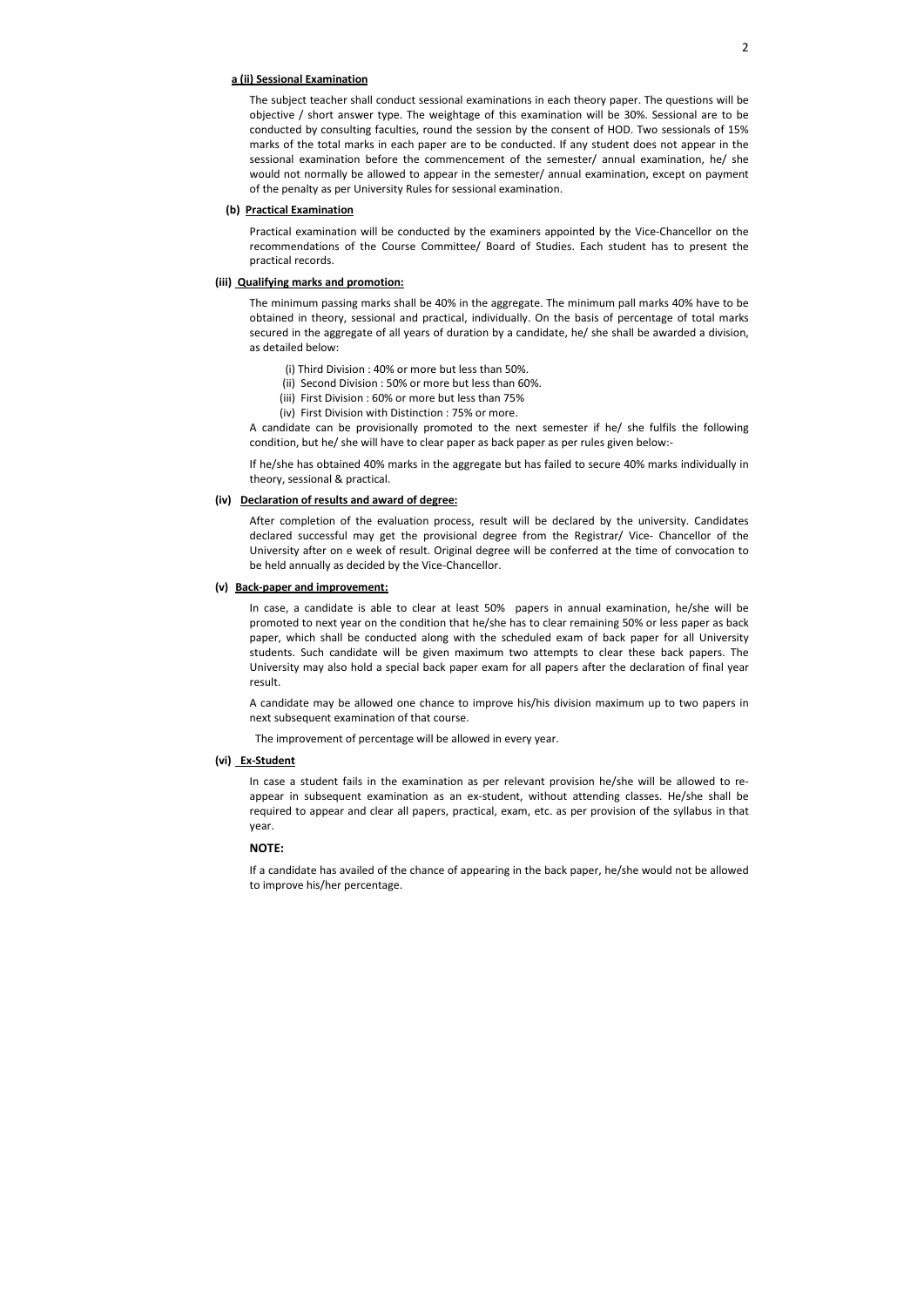### (vii) Scrutiny:

Scrutiny facility will be given to the student in two papers on payment of prescribed fee as decided by the University from time to time.

#### Amendment:

Any ordinance, fee structure and eligibility is subject to amendment from time to time as may be decided by appropriate body of the University.

## Course Structure of BA(MCJ) Details of Marks for each paper

| <b>Code No</b> | <b>Title of the Paper</b>                   | theory | Sessional/           | Practical/ | <b>Total</b> |
|----------------|---------------------------------------------|--------|----------------------|------------|--------------|
|                |                                             |        | <b>Internal Test</b> | Viva-voce  |              |
| <b>BM-11</b>   | Introduction to Mass Communication          | 70     | 30                   | ---        | 100          |
| <b>BM-12</b>   | Reporting & Editing - I                     | 70     | 30                   |            | 100          |
| <b>BM-13</b>   | Writing for Mass Media                      | 70     | 30                   |            | 100          |
| <b>BM-14</b>   | Indian Government and Politics and          | 70     | 30                   |            | 100          |
|                | <b>International Relations</b>              |        |                      |            |              |
| <b>BM-15</b>   | <b>Computer Applications for Mass Media</b> | 70     | 30                   | ---        | 100          |
| <b>PB-01</b>   | Practical                                   |        |                      | 100        | 100          |
|                |                                             |        |                      |            |              |

## BA(MCJ) I<sup>st</sup> Year

# BA(MCJ) II<sup>nd</sup> Year

| <b>Code No</b> | <b>Title of the Paper</b>                  | theory | Sessional/           | Practical/ | <b>Total</b> |
|----------------|--------------------------------------------|--------|----------------------|------------|--------------|
|                |                                            |        | <b>Internal Test</b> | Viva-voce  |              |
| <b>BM-16</b>   | Introduction to Audio-Visual Media         | 70     | 30                   |            | 100          |
| <b>BM-17</b>   | Reporting and Editing - II                 | 70     | 30                   | ---        | 100          |
| <b>BM-18</b>   | Advertising                                | 70     | 30                   | $---$      | 100          |
| <b>BM-19</b>   | <b>Public Relations</b>                    | 70     | 30                   | $---$      | 100          |
| <b>BM-20</b>   | Economic Development and Planning in India | 70     | 30                   | $---$      | 100          |
| <b>PB-02</b>   | Practical                                  |        |                      | 100        | 100          |
|                |                                            |        |                      |            |              |

## BA(MCJ) III<sup>rd</sup> Year

| <b>Code No</b> | <b>Title of the Paper</b>          | theory | Sessional/<br><b>Internal Test</b> | Practical/<br>Viva-voce | <b>Total</b> |
|----------------|------------------------------------|--------|------------------------------------|-------------------------|--------------|
| <b>BM-21</b>   | Reporting and Editing - III        | 70     | 30                                 | $---$                   | 100          |
|                |                                    |        |                                    |                         |              |
| <b>BM-22</b>   | Photo-Journalism                   | 70     | 30                                 |                         | 100          |
| <b>BM-23</b>   | Design and Graphics                | 70     | 30                                 |                         | 100          |
| <b>BM-24</b>   | Indian Constitution and Media Laws | 70     | 30                                 |                         | 100          |
| <b>BM-25</b>   | Development Communication          | 70     | 30                                 |                         | 100          |
| PB-03          | Practical                          |        |                                    | 100                     | 100          |
|                |                                    |        |                                    |                         |              |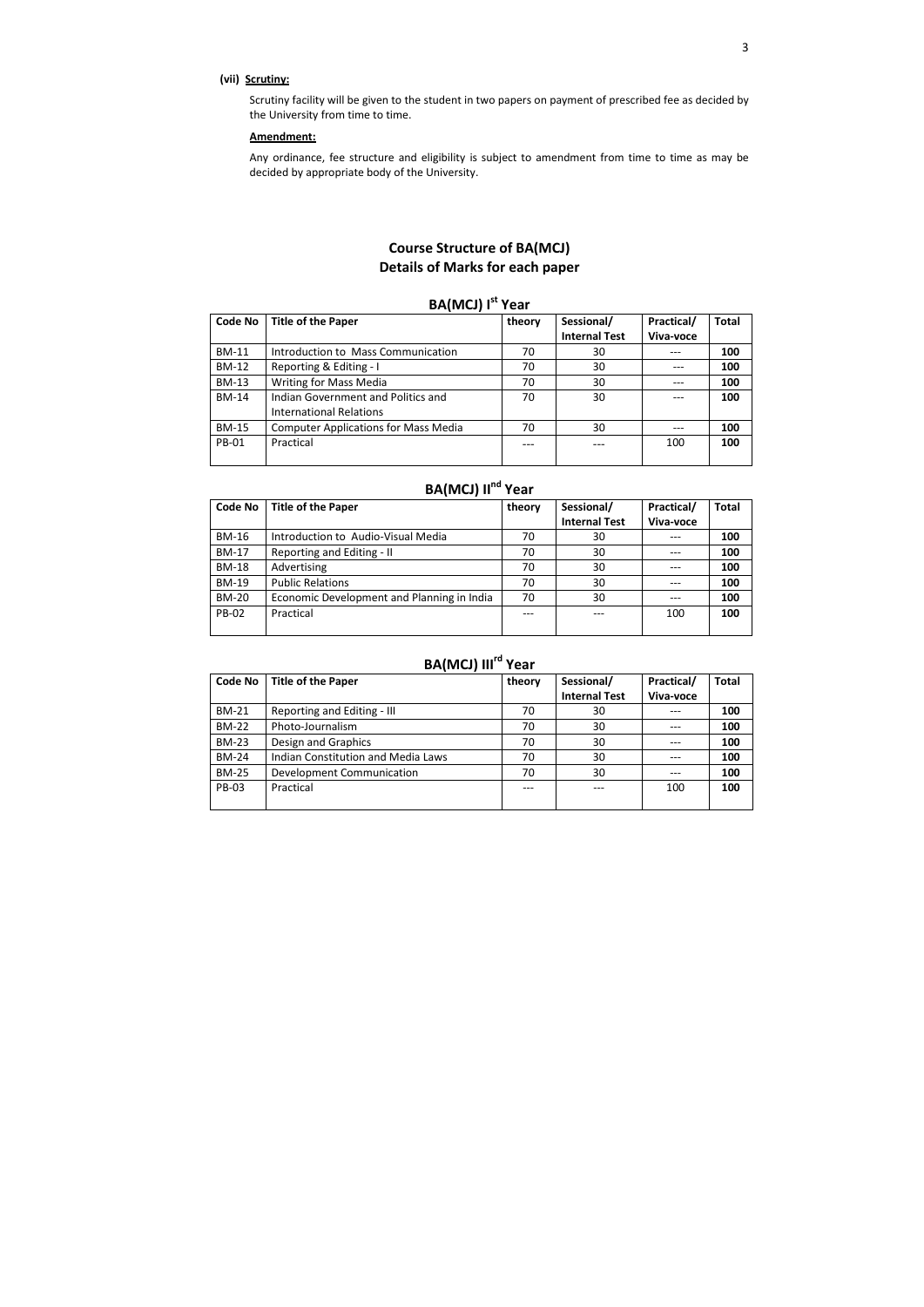### ORDINANCE FOR POST-GRADUATE COURSE

#### BHASKAR INSTITUTE OF MASS COMMUNICATION AND JOURNALISM

#### 1 A: Eligibility:

MA(Mass Communication and Journalism) – Graduate in any discipline from Recognized University.

Note - 5% marks relaxation for SC/ST candidates for eligibility.

#### B. Intake – 50 seats

Note : Reservation as per rule of the State Government/ University

2. Duration – Minimum 2 years (maximum 04 years for completion of course).

#### 3. Criteria of Admission-

Admission to eligible candidate will be strictly on the basis of entrance test/ merit list.

- Note (a) 15% of the marks obtained in entrance test will be awarded as additional marks to all candidates who pass the qualifying examination from any of the Institution falling within the jurisdiction of Bundelkhand University.
	- (b) For course where there is no entrance exam and admission is granted on the basis of merit of qualifying exam. 15% of the marks obtained in qualifying exam will be awarded as additional marks to all candidate who pass the qualifying exam from any of the Institution/College falling within the jurisdiction of Bundelkhand University.

4. Medium of Instruction and Examination – English and Hindi

#### 5. Fee –

(i) Tuition and other Fee:

As prescribed by the University from time to time

#### (ii) Refund of Fee –

- (a) Request for refund of fee should be made to the Vice-Chancellor, Bundelkhand University within three weeks of deposition of the fees. An approval such a candidate shall be entitled for refund of fee 50% of the prescribed fee.
- (b) Request for the refund of fee shall not be considered under any circumstances, if made after three weeks from the date of deposition of admission fee by the candidates.

#### 6. Examination –

(i) Attendance: Minimum attendance required to become eligible to appear in the examination fro each paper shall be 75% of all class lectures (Theory and Practical).

 In case student is short of attendance due to illness, participation in sports, extra-curricular activities etc the following rules shall apply.

(a) Shortage of upto 10% shall be condoned by the HOD on the specific recommendation of the class teacher.

(b) A shortage of upto 25% can be condoned by the Vice-Chancellor on the specific recommendation of the Head of the Department.

#### (ii) Process of Evaluation

- a. (i) Theory Papers:
	- Semester examination shall be conducted by the University as mentioned in the academic calendar of the department. The question paper will be set by the examiners appointed by the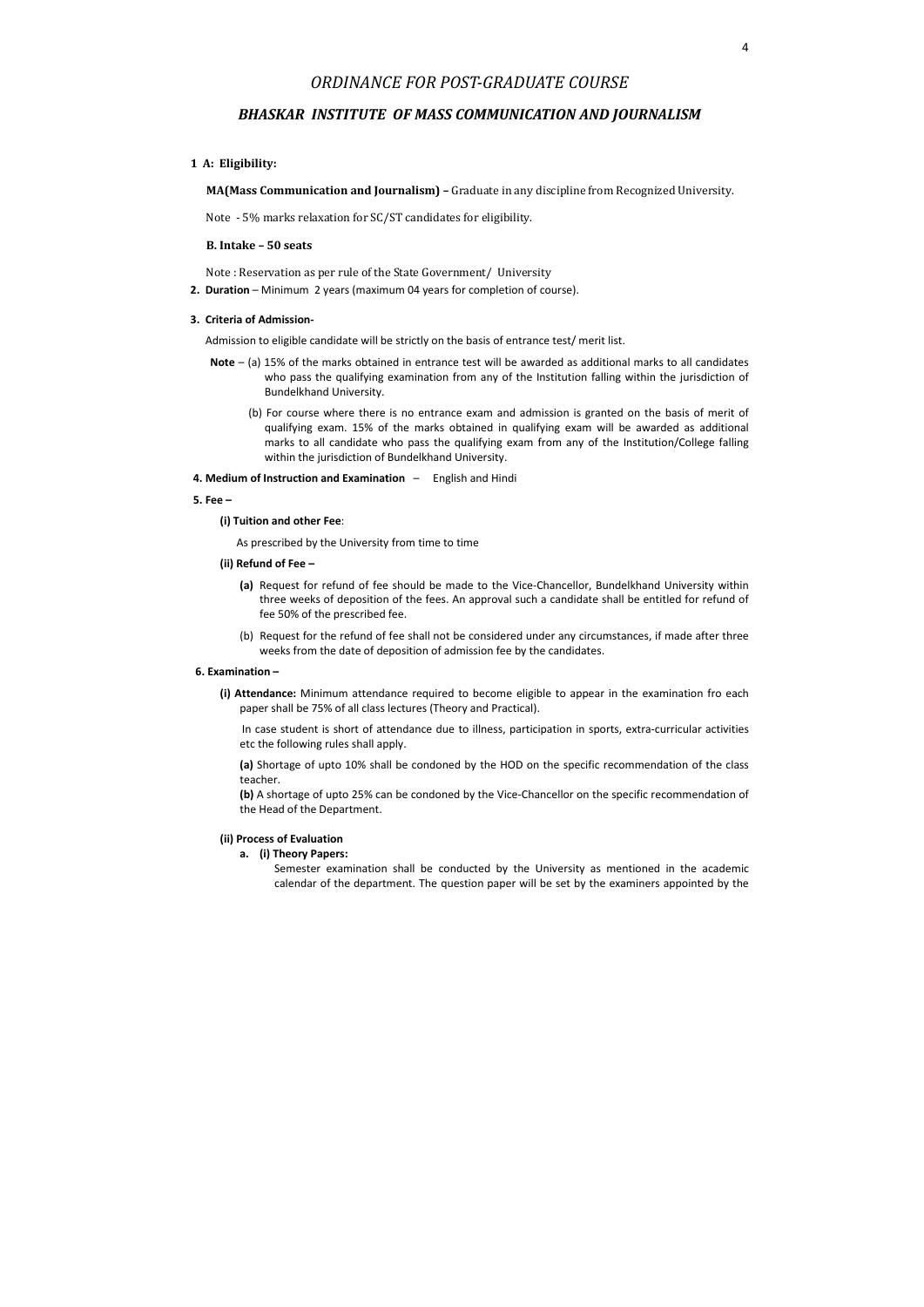Vice-Chancellor based on the recommendation of Board of Studies. The pattern of the question paper will be decided by the University. The weightage of theory examination will be 70%.

#### a. (ii) Sessional Examination

The subject teacher shall conduct sessional examinations in each theory paper. The questions will be objective /short answer type. The weightage of this examination will be 30%. Sessional are to be conducted by consulting faculties, round the session by the consent of HOD. Two sessionals of 15% marks of the total marks in each paper are to be conducted. If any student does not appear in the sessional examination before the commencement of the semester/ annual examination, he/ she would not normally be allowed to appear in the semester/ annual examination, except on payment of the penalty as per University Rules for sessional examination.

#### (b) Practical Examination

Practical examination will be conducted by the examiners appointed by the Vice-Chancellor on the recommendations of the Course Committee/ Board of Studies. Each student has to present the practical records.

#### (c) Practical / Summer Training

Every student should undergo practical/ summer training during the month of June to July students should submit a report sign by the supervisor from the Industry/ Institution in which he/she has undertaken the training.

#### (d) (i) Project work / dissertation

Each M.A. student will have to undertake a project work, under the guidance of his/her supervisor for a period of 4-6 months. The supervisors will be allotted by the H.O.D. to each of the students. The supervisors will be faculty members of the Department.

As a part of the course all students of M.A. (MCJ) Final (IV) & P.G. Diploma Courses shall be required to attend the educational tour.

The students will have the option of undertaking the project work in the Department Laboratory itself or in other Institutions based on permission. If a student undertakes the project in an outside Institution the H.O.D. of the concerned external Institution will be allotting one of its faculty members/scientists as the supervisor to the student.

#### (ii) Submission of Dissertation

The student will be allowed to submit his/her thesis once the supervisor is satisfied with the progress and completion of the research work. The project work should be an original research. The students will have to submit his thesis in four copies for evaluation.

The thesis should include a certificate of original work carried out by the student duly signed by the candidate, supervisor and the H.O.D. of the Department where the work was carried out.

#### (iii) Evaluation of the Dissertation/Thesis

The students will have to defend his/her research work in front of an audience and Internal examiner with an external examiner appointed by the Vice-Chancellor who will do the assessment of the project work jointly if the examiners decide the performance of the student as well as in oral presentation is unsatisfactory, the student will have to conduct additional experiments suggested by the examiners, rewrite the Dissertation/Thesis and resubmit.

#### (e) Lab Production:

Students will publish each semester lab journal and documentary film production.

#### (f) Education Tour

#### (iii) Qualifying marks and promotion:

The minimum passing marks shall be 40% in the aggregate of the maximum marks. The minimum pass marks shall be 40% have to be obtained in theory, sessional and practical and Seminar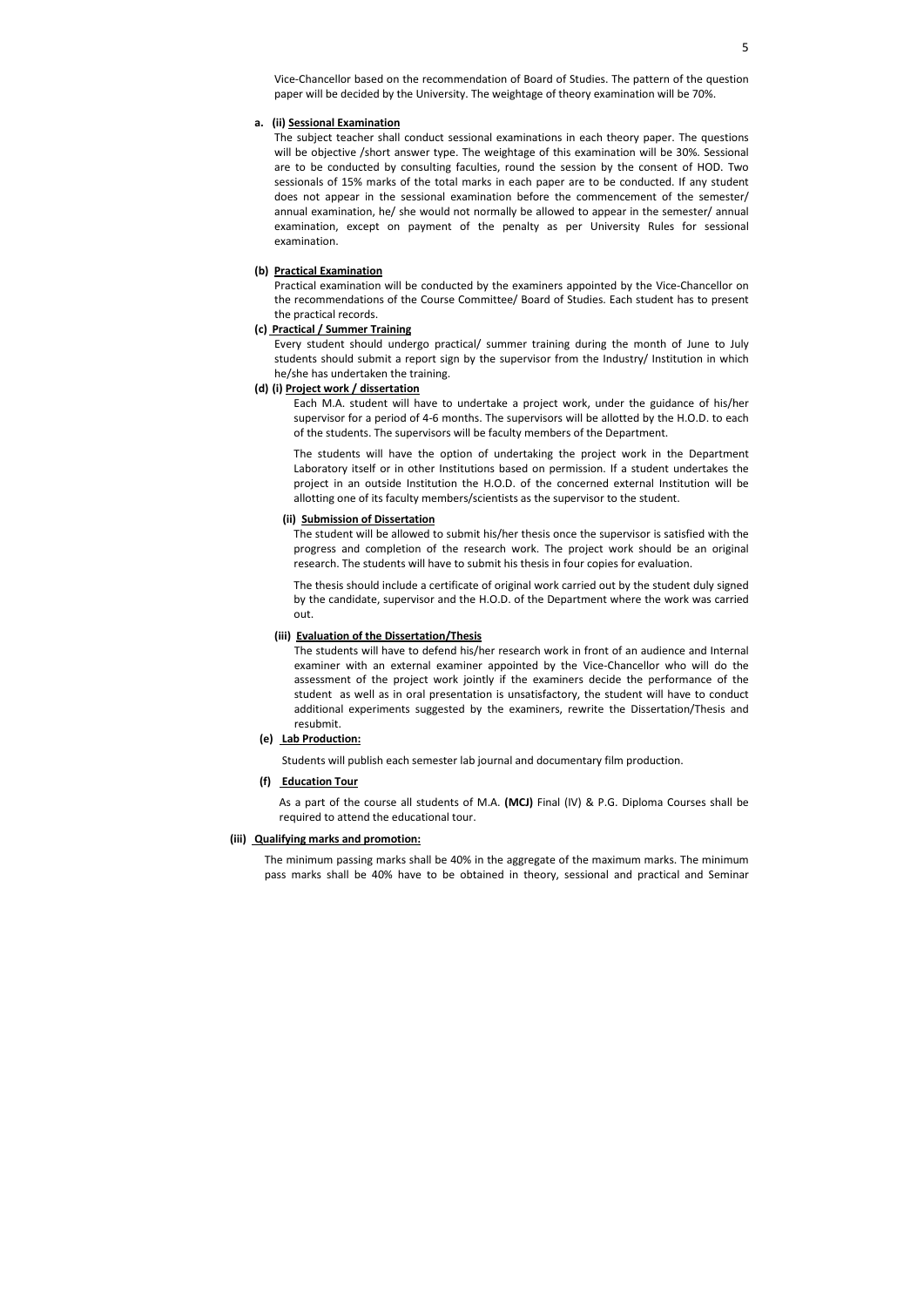individually. On the basis of percentage of total marks secured in the aggregate of all years of duration by a candidate, he/ she shall be awarded a division, as detailed below:

- (a) Third Division : 40% or more but less than 50%.
- (b) Second Division : 50% or more but less than 60%.
- (c) First Division : 60% or more but less than 75%
- (d) First Division with Distinction : 75% or more.

A candidate can be provisionally promoted to the next semester if he/ she fulfils the following condition, but he/ she will have to clear paper as back paper as per rules given below:-

If he/she has obtained 40% marks in the aggregate but has failed to secure 40% marks individually in theory, sessional & practical seminar , industrial visit and project work.

#### (iv) Declaration of results and award of degree:

 After completion of the evaluation process, result will be declared by the University. Candidates declared successful may get the provisional degree from the Registrar/ Vice- Chancellor of the University after on e week of result. Original degree will be conferred at the time of convocation to be held annually as decided by the Vice-Chancellor.

#### (v) Back-paper and improvement:

In case, a candidate is able to clear at least 50% papers in annual examination, he/she will be promoted to next year on the condition that he/she has to clear remaining 50% or less paper as back paper, which shall be conducted along with the scheduled exam of back paper for all University students. Such candidate will be given maximum two attempts to clear these back papers. The University may also hold a special back paper exam for all papers after the declaration of final year result.

A candidate may be allowed one chance to improve his/his division maximum up to two papers in next subsequent examination of that course.

The improvement of percentage will be allowed both Previous & Final examinations.

#### Note:

- (a) If a candidate has availed of the chance of appearing in the Back Paper he/she would not be allowed to improve his/her percentage.
- (b) For improvement of percentage in semester examination a candidate either take one paper in each semester or two papers in any semester. The improvement of percentage of improvement can be done only at the end of academic year.

#### (vi) Ex-Student

In case a student fails in the examination as per relevant provision he/she will be allowed to reappear in subsequent examination as an ex-student, without attending classes. He/she shall be required to appear and clear all papers, practical, exam, etc. as per provision of the syllabus in that year.

The Marks obtained in the dissertation and practical would be carried over.

(viii) Scrutiny :

Scrutiny facility will be given to the student in two papers on payment of prescribed fee as described by the University time to time

#### Amendment :

Any ordinance, fee structure and eligibility is subject to amended time to time as may be decided by the appropriate body of the University.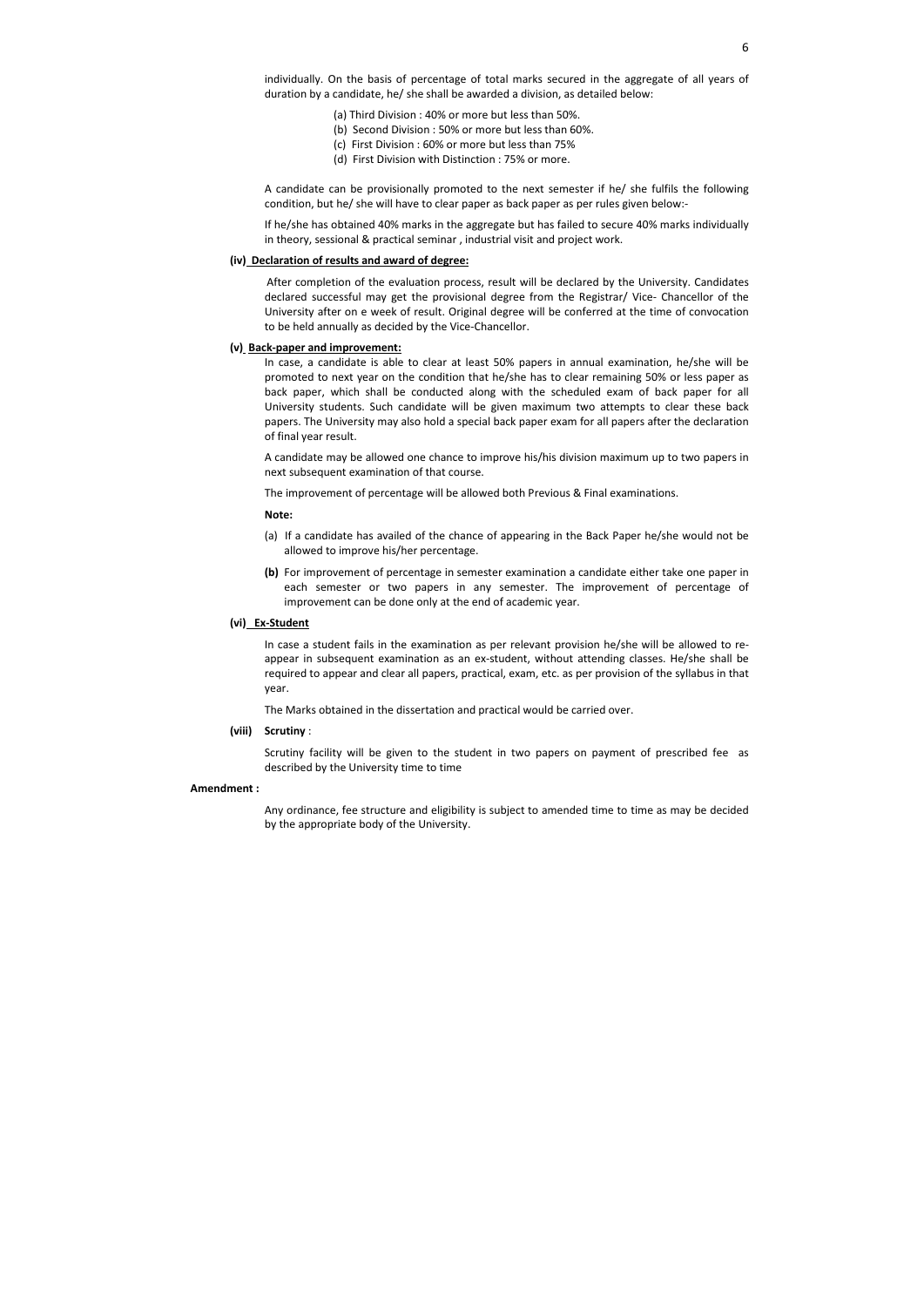## Course Structure of MA(MCJ) Details of Marks fro each paper MA(MCJ) I<sup>st</sup> Semester

| <b>Code No</b> | <b>Title of the Paper</b>             | theory | Sessional/<br><b>Internal Test</b> | Practical/<br>Viva-voce | <b>Total</b> |
|----------------|---------------------------------------|--------|------------------------------------|-------------------------|--------------|
| MM-11          | Principles of Mass Communication      | 70     | 30                                 |                         | 100          |
| MM-12          | Development of Media                  | 70     | 30                                 |                         | 100          |
| $MM-13$        | Print Media-I (Reporting & Editing)   | 70     | 30                                 |                         | 100          |
| $MM-14$        | Electronic Media - Radio & Television | 70     | 30                                 |                         | 100          |
| MM-15          | Advertising and Public Relations      | 70     | 30                                 |                         | 100          |
| <b>PB-01</b>   | Practical                             |        |                                    | 100                     | 100          |

# MA(MCJ) II<sup>nd</sup> Semester

| Code No      | <b>Title of the Paper</b>          | theory | Sessional/           | Practical/ | <b>Total</b> |
|--------------|------------------------------------|--------|----------------------|------------|--------------|
|              |                                    |        | <b>Internal Test</b> | Viva-voce  |              |
| MM-16        | Development Communication          | 70     | 30                   | $---$      | 100          |
| MM-17        | <b>Communication Research</b>      | 70     | 30                   |            | 100          |
| MM-18        | Media Laws and Ethics              | 70     | 30                   |            | 100          |
| $MM-19$      | <b>International Communication</b> | 70     | 30                   |            | 100          |
| MM-20        | Media Management                   | 70     | 30                   |            | 100          |
| <b>PB-02</b> | Practical                          | ---    | $---$                | 100        | 100          |
|              |                                    |        |                      |            |              |

# MA(MCJ) III<sup>rd</sup> Semester

| <b>Code No</b> | <b>Title of the Paper</b>                    | theory | Sessional/           | Practical/ | <b>Total</b> |
|----------------|----------------------------------------------|--------|----------------------|------------|--------------|
|                |                                              |        | <b>Internal Test</b> | Viva-voce  |              |
| $MM-21$        | Print Media-II                               | 70     | 30                   | $---$      | 100          |
| MM-22          | Radio                                        | 70     | 30                   |            | 100          |
| $MM-23$        | Television                                   | 70     | 30                   |            | 100          |
| MM-24          | Advertising                                  | 70     | 30                   |            | 100          |
| MM-25          | Public Relations and Corporate Communication | 70     | 30                   |            | 100          |
| <b>PB-03</b>   | Practical                                    | ---    | $---$                | 100        | 100          |
|                |                                              |        |                      |            |              |

# MA(MCJ) IV<sup>th</sup> Semester

| <b>Code No</b> | <b>Title of the Paper</b>    | theory | Sessional/           | Practical/ | <b>Total</b> |
|----------------|------------------------------|--------|----------------------|------------|--------------|
|                |                              |        | <b>Internal Test</b> | Viva-voce  |              |
| MM-26          | New Media Applications       | 70     | 30                   |            | 100          |
| $MM-27$        | Inter-cultural Communication | 70     | 30                   |            | 100          |
| MM-27          | Specialization               | 70     | 30                   | $---$      | 100          |
| <b>MM-28</b>   | Dissertation                 | 70     | 30                   | $---$      | 100          |
| MM-30          | Attachment                   | 70     | 30                   | $---$      | 100          |
| <b>PB-04</b>   | Practical                    | ---    |                      | 100        | 100          |
|                |                              |        |                      |            |              |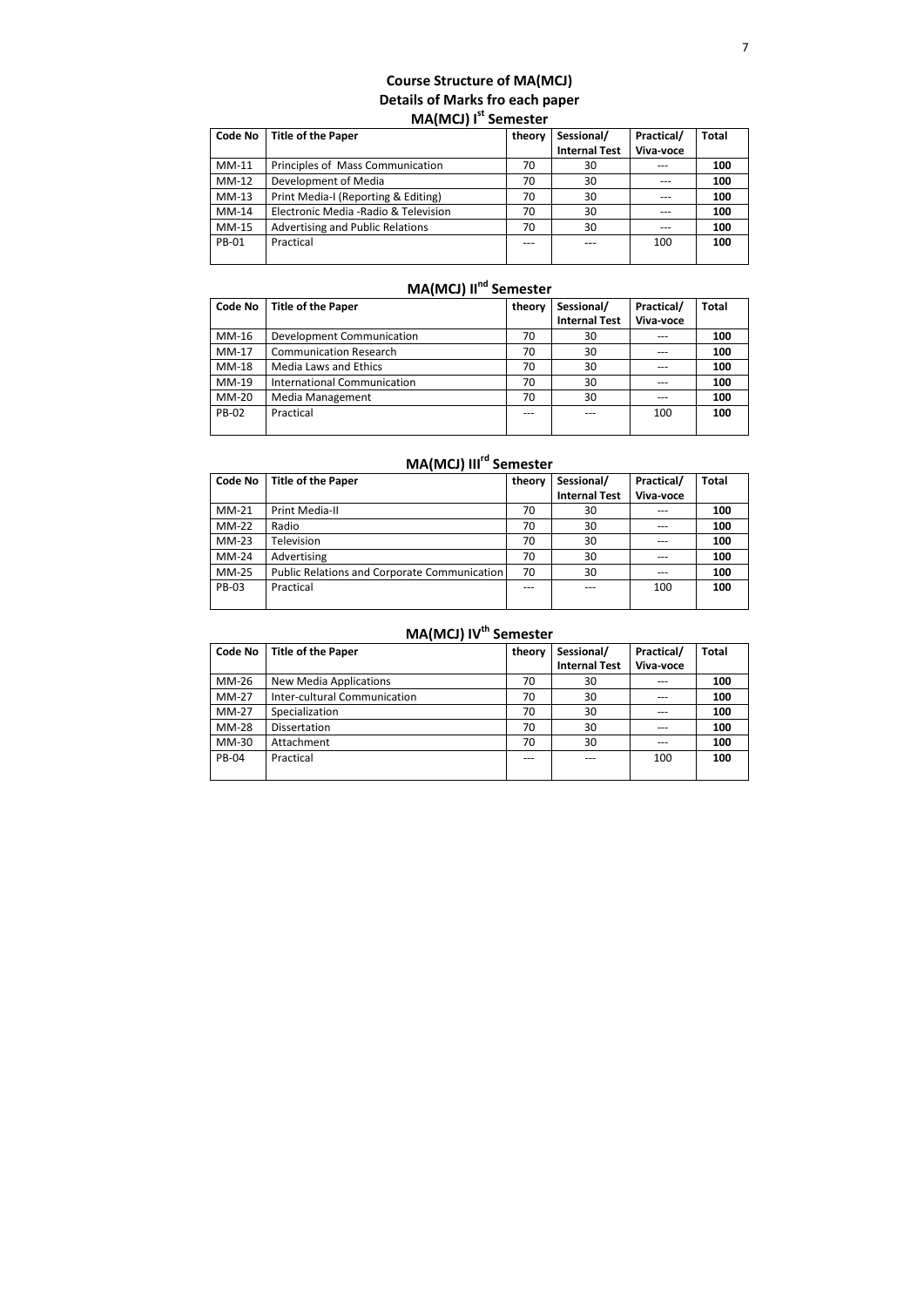## BHASKAR INSTITUTE OF MASS COMMUNICATION AND JOURNALISM

### ORDINANCE FOR POST-GRADUATE DIPLOMA COURSE

#### 1A: Eligibility:

- (i) PG Diploma in Journalism
- **(ii) PG diploma in Electronic Media**
- (iii) PG diploma in Photo Journalism
- (iv) PG Diploma in Print Media Production
- (v) PG Diploma in Event Management
- (vi) PG Diploma in Advert. Mangt. And Public Relation

Graduate in any discipline from Recognized University**.**

Note - 5% marks relaxation for SC/ST candidates for eligibility.

## POST GRADUATE DIPLOMA IN ELECTRONIC MEDIA

#### 1 B. Intake – 40 seats for each course

Note: Reservation as per rule of the State Government/ University

#### 2. Duration – Minimum 01 years (maximum 02 years for completion of course).

3. Criteria of Admission-

- **Note**  $-$  (a) 15% of the marks obtained in entrance test will be awarded as additional marks to all candidate who pass the qualifying examination from any of the Institution falling within the jurisdiction of Bundelkhand University.
	- (b) For course where there is no entrance exam and admission is granted on the basis of merit of qualifying exam. 15% of the marks obtained in qualifying exam will be awarded as additional marks to all candidate who pass the qualifying exam from any of the Institution/College falling within the jurisdiction of Bundelkhand University.
- 4. Medium of Instruction and Examination English and Hindi

Admission to eligible candidate will be strictly on the basis of entrance test/ merit list.

#### 5. Fee –

(i) Tuition and other Fee:

As prescribed by the University from time to time

#### (ii) Refund of Fee –

- (a) Request for refund of fee should be made to the Vice-Chancellor, Bundelkhand university within three weeks of deposition of the fees. An approval such a candidate shall be entitled for refund of fee 50% of the prescribed fee.
- (b) Request for the refund of fee shall not be considered under any circumstances, if made after three weeks from the date of deposition of admission fee by the candidates.
- 6. Examination The One Year course is divided in tow semesters.
	- (i) Attendance: Minimum attendance required to become eligible to appear in the examination fro each paper shall be 75% of all class lectures (Theory and Practical).

In case student is short of attendance due to illness, participation in sports, extra-curricular activities etc the following rules shall apply.

(a) Shortage of upto 10% shall be condoned by the HOD on the specific recommendation of the calss teacher.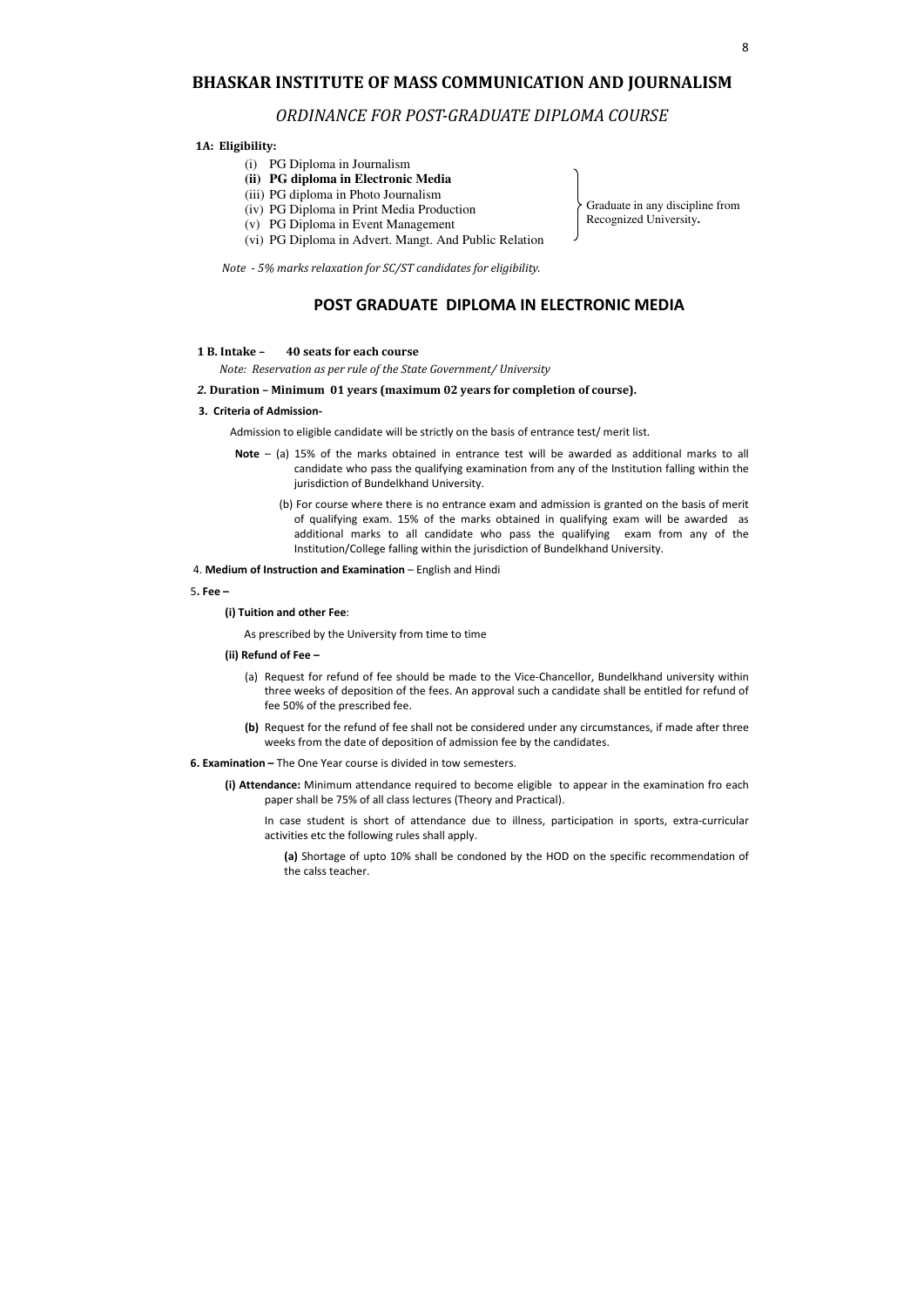(b) A shortage of upto 25% can be condoned by the Vice-Chancellor on the specific recommendation of the Head of the Department.

#### (ii) Process of Evaluation

#### a. (i) Theory Papers:

Semester examination shall be conducted by the University as mentioned in the academic calendar of the department. The question paper will be set by the examiners appointed by the Vice-Chancellor based on the recommendation of Board of Studies. The pattern of the question paper will be decided by the University. The weightage of theory examination will be 70%.

#### a. (ii) Sessional Examination

The subject teacher shall conduct sessional examinations in each theory paper. The questions will be objective / short answer type. The weightage of this examination will be 30%. Sessional are to be conducted by consulting faculties, round the session by the consent of HOD. Two sessionals of 15% marks of the total marks in each paper are to be conducted. If any student does not appear in the sessional examination before the commencement of the semester/ annual examination, he/ she would not normally be allowed to appear in the semester/ annual examination, except on payment of the penalty as per University Rules for sessional examination.

#### (b) Practical Examination

Practical examination will be conducted by the examiners appointed by the Vice-Chancellor on the recommendations of the Course Committee/ Board of Studies. Each student has to present the practical records.

#### (iii) Qualifying marks and promotion:

The minimum passing marks shall be 40% in the aggregate. The minimum pall marks 40% have to be obtained in theory, sessional and practical, individually. On the basis of percentage of total marks secured in the aggregate of all years of duration by a candidate, he/ she shall be awarded a division, as detailed below:

| (a) Third Division:                   | 40% or more but less than 50%. |
|---------------------------------------|--------------------------------|
| (b) Second Division :                 | 50% or more but less than 60%. |
| (c) First Division :                  | 60% or more but less than 75%  |
| (d) First Division with Distinction : | 75% or more.                   |

A candidate can be provisionally promoted to the next semester if he/ she fulfils the following condition, but he/ she will have to clear paper as back paper as per rules given below:-

If he/she has obtained 40% marks in the aggregate but has failed to secure 40% marks individually in theory, sessional & practical.

#### (iv) Declaration of results and award of degree:

After completion of the evaluation process, result will be declared by the university. Candidates declared successful may get the provisional degree from the Registrar/ Vice- Chancellor of the University after on e week of result. Original degree will be conferred at the time of convocation to be held annually as decided by the Vice-Chancellor.

#### (v) Back-paper and improvement:

In case, a candidate is able to clear at least 50% papers in annual examination, he/she will be promoted to next year on the condition that he/she has to clear remaining 50% or less paper as back paper, which shall be conducted along with the scheduled exam of back paper for all University students. Such candidate will be given maximum two attempts to clear these back papers. The University may also hold a special back paper exam for all papers after the declaration of final year result.

A candidate may be allowed one chance to improve his/his division maximum up to two papers in next subsequent examination of that course.

The improvement of percentage will be allowed both Previous & Final examinations.